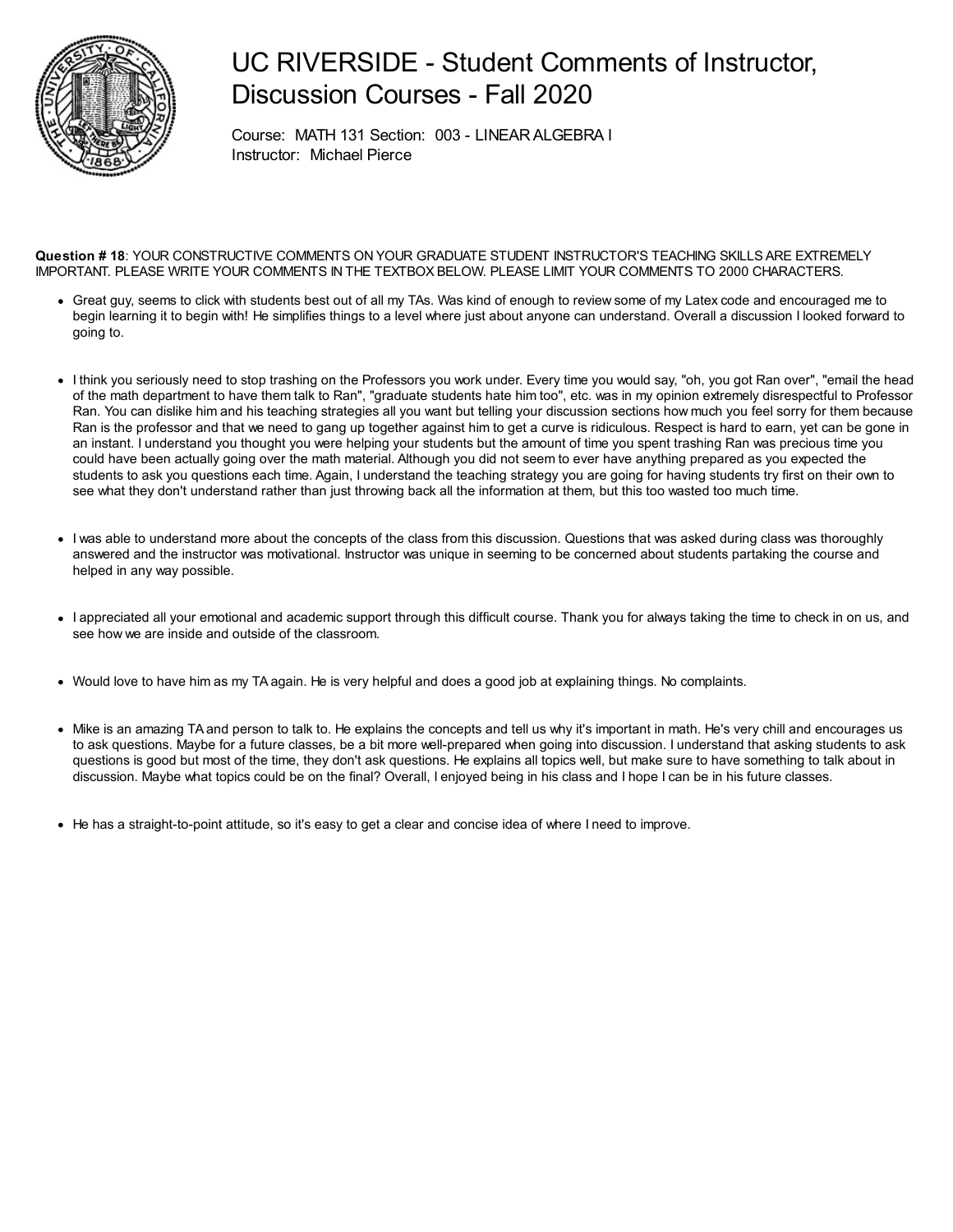

# UC RIVERSIDE - Student Evaluation of Instructor, Discussion Courses - Fall 2020

| Course: MATH 131 Section: 003 - LINEAR ALGEBRA I<br>Instructor: Michael Pierce |                                                                                                                                                | Enrollment: 26<br>Respondents: 7<br>Response Rate: 27% |    |                |                |                |                |     |                |               |             | Enrollment: 5232<br>Respondents: 1838<br>Response Rate: 35% |      |           | Enrollment: 53923<br>Respondents: 19258<br>Response Rate: 36% |      |           |
|--------------------------------------------------------------------------------|------------------------------------------------------------------------------------------------------------------------------------------------|--------------------------------------------------------|----|----------------|----------------|----------------|----------------|-----|----------------|---------------|-------------|-------------------------------------------------------------|------|-----------|---------------------------------------------------------------|------|-----------|
|                                                                                |                                                                                                                                                |                                                        |    |                |                |                | Course         |     |                |               |             | Department                                                  |      |           | Campus                                                        |      |           |
| Questions                                                                      |                                                                                                                                                | 7<br>High                                              | -6 | $\overline{5}$ | $\overline{4}$ | $\overline{3}$ | $\overline{2}$ | Low |                | 1 N/A Mean SD |             | $%$ tile                                                    | Mean | <b>SD</b> | $%$ tile                                                      | Mean | <b>SD</b> |
|                                                                                | 1 Provides goals and objectives in presentations.                                                                                              | 4                                                      |    |                |                |                |                |     |                |               | 5.57 2.3    | 25.82                                                       | 6.08 | 1.3       | 27.43                                                         | 6.34 | 1.1       |
|                                                                                | 2 Is well prepared and clearly organized.                                                                                                      |                                                        | 3  |                |                |                |                |     | $\blacksquare$ |               | 5.002.0     | 10.33                                                       | 6.08 | 1.3       | 14.84                                                         | 6.37 | 1.1       |
|                                                                                | 3 Thoroughly understands the subject matter.                                                                                                   | 4                                                      | 3  |                |                |                |                |     |                |               | 6.57 0.5    | 68.82                                                       | 6.34 | 1.1       | 72.03                                                         | 6.50 | 1.0       |
|                                                                                | 4 Explains the relevancy of the material.                                                                                                      | 4                                                      |    |                |                |                |                |     | 1              |               | 6.67 0.5    | 84.90                                                       | 6.08 | 1.3       | 82.87                                                         | 6.35 | 1.1       |
|                                                                                | 5 Clarifies lecture and readings                                                                                                               | 5                                                      |    |                |                |                |                |     |                |               | 6.57 0.8    | 73.66                                                       | 6.13 | 1.3       | 77.53                                                         | 6.34 | 1.2       |
|                                                                                | 6 Encourages me to participate and/or ask questions.                                                                                           | 5                                                      |    |                |                |                |                |     |                |               | 6.57 0.8    | 78.33                                                       | 6.11 | 1.3       | 76.64                                                         | 6.33 | 1.2       |
|                                                                                | 7 Uses language appropriate to the level of the course.                                                                                        | 6                                                      |    |                |                |                |                |     |                |               | 6.86 0.4    | 93.13                                                       | 6.41 | 1.0       | 91.51                                                         | 6.52 | 0.9       |
|                                                                                | 8 Gives useful feedback on assignments and exams.                                                                                              | 5                                                      |    |                |                |                |                |     | 1              |               | 6.83 0.4    | 90.66                                                       | 6.07 | 1.4       | 93.15                                                         | 6.26 | 1.3       |
|                                                                                | 9 Effectively manages the classroom environment                                                                                                | 6                                                      |    |                |                |                |                |     | $\blacksquare$ |               | 6.86 0.4    | 93.23                                                       | 6.21 | 1.3       | 94.34                                                         | 6.38 | 1.1       |
|                                                                                | 10 Motivates me to do my best.                                                                                                                 | 4                                                      |    |                |                |                |                |     |                |               | 6.67 0.5    | 84.57                                                       | 5.96 | 1.4       | 84.88                                                         | 6.22 | 1.3       |
|                                                                                | 11 Is accessible and helpful during office hours.                                                                                              | 6                                                      |    |                |                |                |                |     |                |               | $7.00\ 0.0$ | 99.35                                                       | 6.35 | 1.1       | 99.78                                                         | 6.46 | 1.0       |
|                                                                                | 12 ls approachable - has a demeanor that encourages<br>interaction.                                                                            | 5                                                      |    |                |                |                |                | 1   |                |               | 6.002.2     | 40.36                                                       | 6.26 | 1.3       | 42.83                                                         | 6.41 | 1.1       |
|                                                                                | 13 Encourages and respects diverse perspectives.                                                                                               | 5                                                      |    |                |                |                |                |     |                |               | 6.83 0.4    | 88.82                                                       | 6.42 | 1.0       | 88.97                                                         | 6.54 | 1.0       |
|                                                                                | 14 Appropriately handles sensitive situations and/or<br>inappropriate student comments.                                                        | 4                                                      |    |                |                | $\sim$         | $\sim$         |     | 1              |               | 6.33 1.2    | 48.63                                                       | 6.39 | 1.1       | 48.32                                                         | 6.52 | 1.0       |
|                                                                                | 15 Creates and maintains a tolerant learning<br>environment.                                                                                   | 5                                                      |    |                |                |                |                |     |                |               | $6.43$ 1.1  | 56.85 6.39                                                  |      | 1.1       | 56.71                                                         | 6.53 | 1.0       |
|                                                                                | 16 Command of English language does not impede my<br>learning the material. (This question is not applicable<br>in foreign language sections.) | 6                                                      |    |                |                |                |                |     |                |               | 6.86 0.4    | 82.58 6.53                                                  |      | 1.0       | 91.22 6.55                                                    |      | 1.0       |
|                                                                                | 17 Overall, is an effective teacher.                                                                                                           | 6                                                      |    |                |                | $\mathbf{1}$   | $\sim$         |     | $\blacksquare$ |               | 6.43 1.5    | 63.68 6.17                                                  |      | 1.3       | 69.61                                                         | 6.38 | 1.1       |

\* The number of N/A is not included in the Mean and S.D. calculation.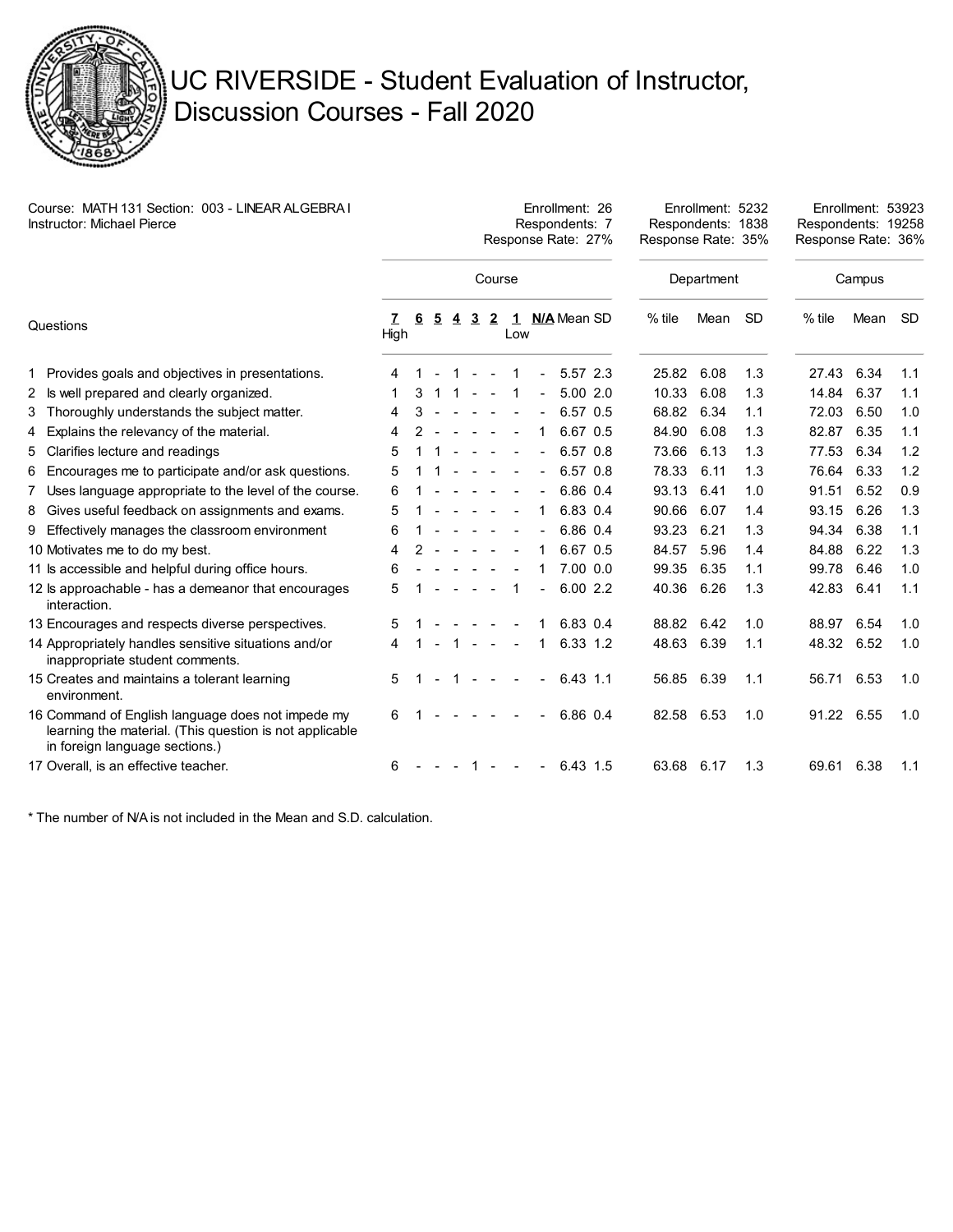

## UC RIVERSIDE - Student Comments of Instructor, Discussion Courses - Fall 2020

Course: MATH 131 Section: 004 - LINEARALGEBRA I Instructor: Michael Pierce

**Question # 18**: YOUR CONSTRUCTIVE COMMENTS ON YOUR GRADUATE STUDENT INSTRUCTOR'S TEACHING SKILLS ARE EXTREMELY IMPORTANT. PLEASE WRITE YOUR COMMENTS IN THE TEXTBOX BELOW. PLEASE LIMIT YOUR COMMENTS TO 2000 CHARACTERS.

- I appreciated how Mike taught the material in a way that we could understand compared to the complicated version that we originally went over in lecture. He is kind, personable, and easy to approach. He feels for the students and wants to do his best to help us succeed.
- Mike is one of the nicest, most approachable TA's I have had. He answers questions well and has truly helped me in my two courses he was my TA in. This guy deserves to become a professor. You don't come across people who can teach this well often. Mike, thanks for everything you are a great guy.
- Michael was a nicer person overall, but I felt like the time we had in discussion could of been used way better. He would talk about random things and it honestly felt like he was stalling. Theres no doubt he is smart and understands the material, but he barely taught us, barely gave us solid answers and expected us to know things but thats why were askign for help. In terms of the quizes, EXTEMELY unhelpdful. The professor would barely teach us anything and when he asked him to clarify, he wouldn't becaue it would be on the quiz and just tell us to study the answers after the fact everyone failed. LIKE HUH?? THAT'S WHY WE'RE ASKING YOU TO CLARIFY THE TOPIC. But I will say that I am grateful he was one of the few people to help us stand up agains our horrible professor. No curve would make me forget, not only did professor Ran fail us, but you did too Michael.
- Mike has been a great TA throughout this quarter, and I suspect was a saving grace for many students. He communicates ideas in linear algebra well and clearly has an excellent grasp of them himself. His welcoming approach to the discussion sessions was certainly appreciated following the week's lectures.
- Michael was very knowledgable in linear algebra. I would recommend he really tru and help solve the problems thoroughly. While he did this most likely on instruction of the professor, I feel that wouldve made his discussion more of a success. Sometimes we need to be walked through problems regardless of what professors or TA's might believe is better. Mike is however very caring and wants us to succeed and for that it thank him.
- I like how mike provides really conceptual answers which really contrasted lecture, however I wish he had some pre prepared material so class didn't rely on students only having questions. Overall really fun guy!
- My experience with Mike has been entirely positive. He genuinely comes off as caring towards the emotions of the students, knowledgeable in all subjects relating to the course, and able to appropriately convey information and assess understanding in the very limited amount of time allowed during discussion sections. He has repeatedly encouraged all students to reach out to him with specific questions before discussion times so that he can come prepared, but he has always been able to adapt to the needs of the students even without prior notification. Mike is a very genuinely good TA and I look forward to seeing what he accomplishes.
- I feel like Mike had a really big burden when it came to TA'ing Math 131 this quarter. With the majority of the students not enjoying the professor's teaching style, we often relied on Mike to give us a better understanding during the weekly discussion. I enjoyed how Mike would begin by teaching a concept rather broadly, then go into the specifics and teach the details of the concept. I felt that he was open to answering as many questions as needed. Even when I was still struggling with the class, he would offer a lot of mental support during the discussions and keep me motivated. My criticism is that I think he could have prepared a little more for the questions that were brought up in discussion. Overall, I enjoyed having Mike as a TA though.
- TA Mike Pierce is an amazing TA! His discussions are always fun and interesting. He explains proofs very well and is willing to help us when needed!